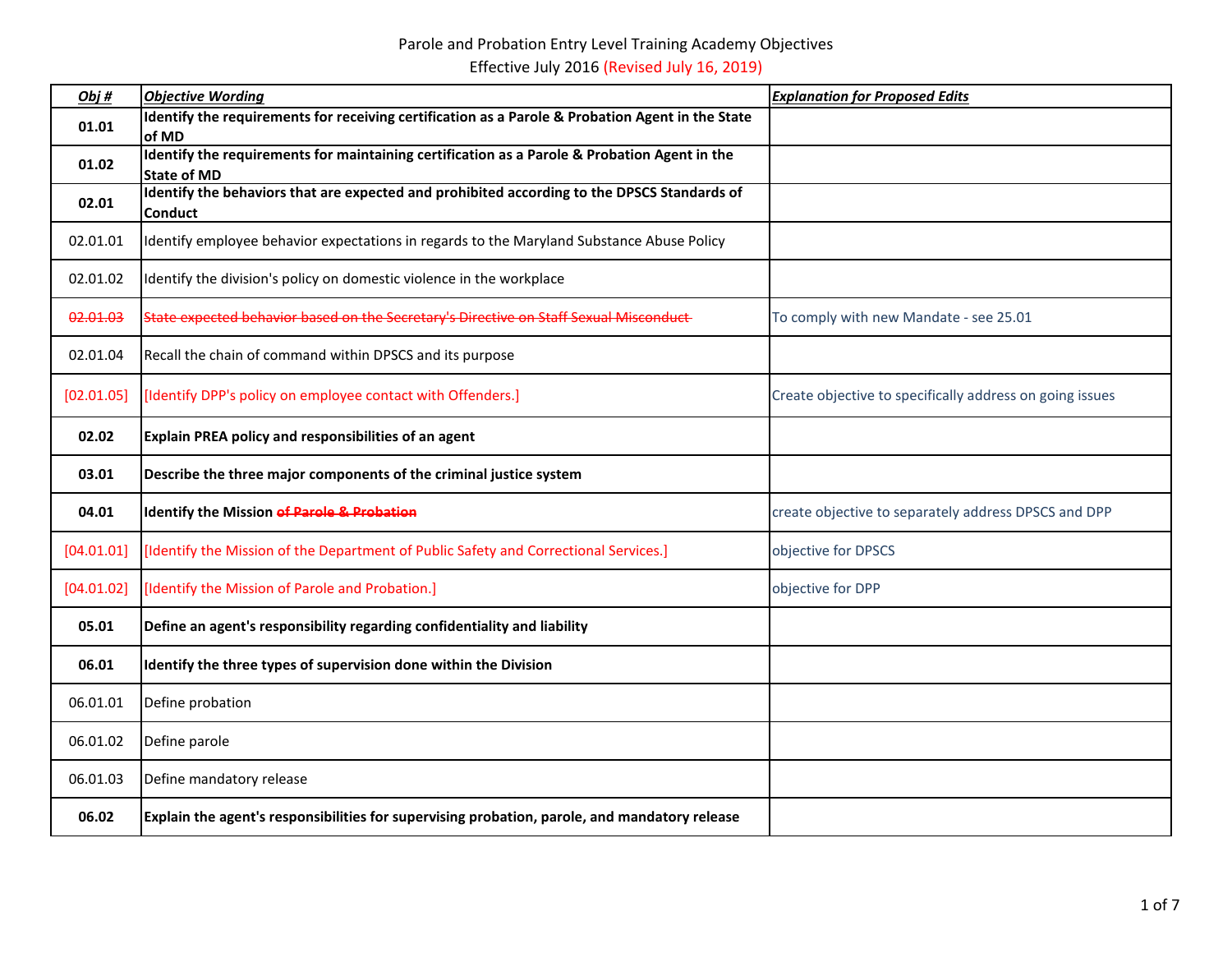| 07.01    | List the types of supervision activities conducted by DPP agents                                                       |                                                                                                                                                                                                      |
|----------|------------------------------------------------------------------------------------------------------------------------|------------------------------------------------------------------------------------------------------------------------------------------------------------------------------------------------------|
| 07.01.01 | Explain the importance of reviewing terms and conditions of supervision                                                |                                                                                                                                                                                                      |
| 07.02    | Outline the first 30 [60] days of offender supervision                                                                 | timeframes for new case requirements have been extended<br>and are completed within 60 days, not 30 days                                                                                             |
| 07.02.01 | State the process of informing an effender [supervised individual] of the requirements of<br>supervision               | division trying to change terminology from "offender"                                                                                                                                                |
| 07.02.02 | Identify the information necessary for an initial field note entry                                                     |                                                                                                                                                                                                      |
| 07.02.03 | Demonstrate how to complete an initial assessment on an offender-[supervised individual.]                              | terminology change                                                                                                                                                                                   |
| 07.03    | Identify the steps required to successfully complete an intake                                                         |                                                                                                                                                                                                      |
| 07.04    | Explain an agent's legal responsibility to the courts and parole commission                                            |                                                                                                                                                                                                      |
| 07.05    | Identify who has the authority to add, delete, or modify a condition of probation or release                           |                                                                                                                                                                                                      |
| 07.06    | Identify supervision contact standards per level of supervision                                                        |                                                                                                                                                                                                      |
| 07.07    | Identify the different techniques an agent uses to verify an offender's [supervised individual's]<br>non-compliance    | terminology change                                                                                                                                                                                   |
| 07.07.01 | Define the severity of non-compliant behavior and the appropriate response for each                                    | create objective to cover JRA related graduated sanctions<br>policies                                                                                                                                |
| 08.01    | Demonstrate the procedures for documenting supervision activities within OCMS                                          |                                                                                                                                                                                                      |
| 08.01.01 | Identify contact recording codes in OCMS                                                                               |                                                                                                                                                                                                      |
| 08.01.02 | Demonstrate the ability to navigate through OCMS                                                                       |                                                                                                                                                                                                      |
| 08.01.03 | Identify the critical information entered on a Work in Progress (WIP) summary [required<br>information found in OCMS.] | Work in Progress (WIP) is a summary screen within OCMS that<br>compiles information; nothing can be entered on the page;<br>change to identify required information that should be in<br><b>OCMS</b> |
| 08.02    | Demonstrate the ability to access Criminal Data Bases                                                                  |                                                                                                                                                                                                      |
| 08.02.01 | <b>Access/Navigate METERS</b>                                                                                          |                                                                                                                                                                                                      |
| 08.02.02 | Access/Navigate NCIC                                                                                                   |                                                                                                                                                                                                      |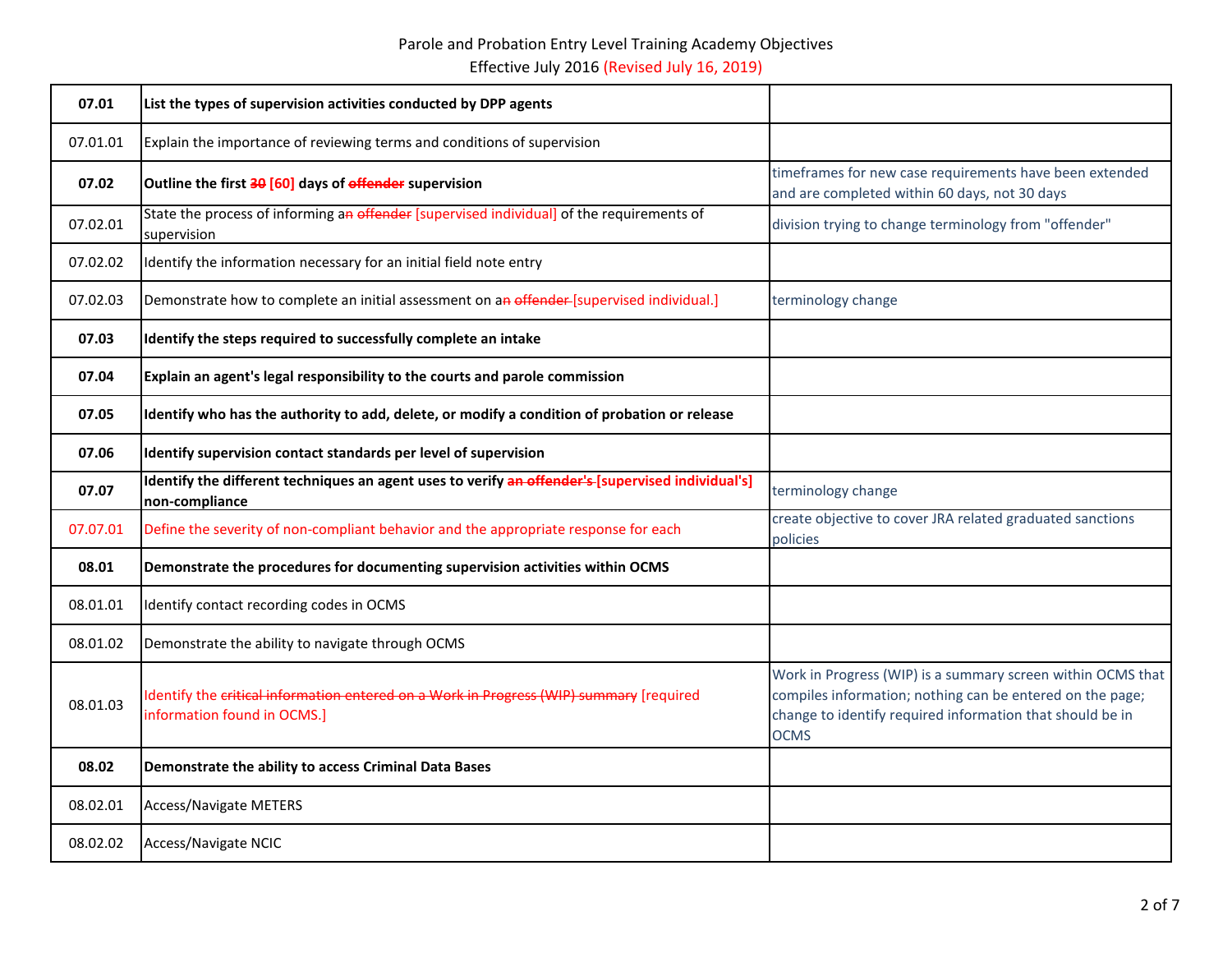| 08.02.03   | Access/Navigate CJIS                                                                                                                         |                                                                                                                                                   |
|------------|----------------------------------------------------------------------------------------------------------------------------------------------|---------------------------------------------------------------------------------------------------------------------------------------------------|
| 08.02.04   | <b>Access/Navigate VINE</b>                                                                                                                  |                                                                                                                                                   |
| 08.02.05   | Access/Navigate HS [Maryland Electronic Courts (MDEC).]                                                                                      | Judicial Information System (JIS) is becoming obsolete with the<br>use of new electronic court system; JIS is reviewed during CJIS<br>information |
| 08.02.06   | Access/Navigate Dashboard                                                                                                                    |                                                                                                                                                   |
| 08.02.07   | Access/Navigate MD Judiciary Case Search                                                                                                     |                                                                                                                                                   |
| 09.01      | Demonstrate the ability to write professionally                                                                                              |                                                                                                                                                   |
| 09.02      | Properly prepare the different types of supervision reports                                                                                  |                                                                                                                                                   |
| 09.02.01   | Identify the requirements to prepare an offender violation report                                                                            | terminology change                                                                                                                                |
| 09.02.02   | Identify the requirements to write Warrant requests                                                                                          |                                                                                                                                                   |
| 09.02.03   | Identify the requirements to prepare Informative reports                                                                                     |                                                                                                                                                   |
| 09.02.04   | Explain the purpose and process of a pre-sentence investigation report                                                                       |                                                                                                                                                   |
| [09.02.05] | [Identify the expectations for all report submissions.]                                                                                      | Reports are submitted in different systems with electronic<br>courts; review expectations for each                                                |
| 09.03      | Identify the procedures and guidelines for the collection of fines, costs, restitution, attorney<br>fees, supervision, fees and testing fees |                                                                                                                                                   |
| 10.01      | Describe evidence based practice as it applies to parole and probation                                                                       |                                                                                                                                                   |
| 10.02      | Identify ways to optimize pro-social behavior                                                                                                |                                                                                                                                                   |
| 10.02.01   | Perform a mock interview using motivational interviewing techniques.                                                                         | several interviewing/conversation guide techniques are<br>provided; students will be encourage to utilize each as<br>appropriate in the scenario  |
| 10.02.02   | Demonstrate the problem solving skills within the context of effender-case management                                                        | terminology change                                                                                                                                |
| 10.02.03   | Demonstrate the technique to handle difficult people during an interview                                                                     |                                                                                                                                                   |
| 10.02.04   | Describe the process for implementing rewards and/or sanctions                                                                               |                                                                                                                                                   |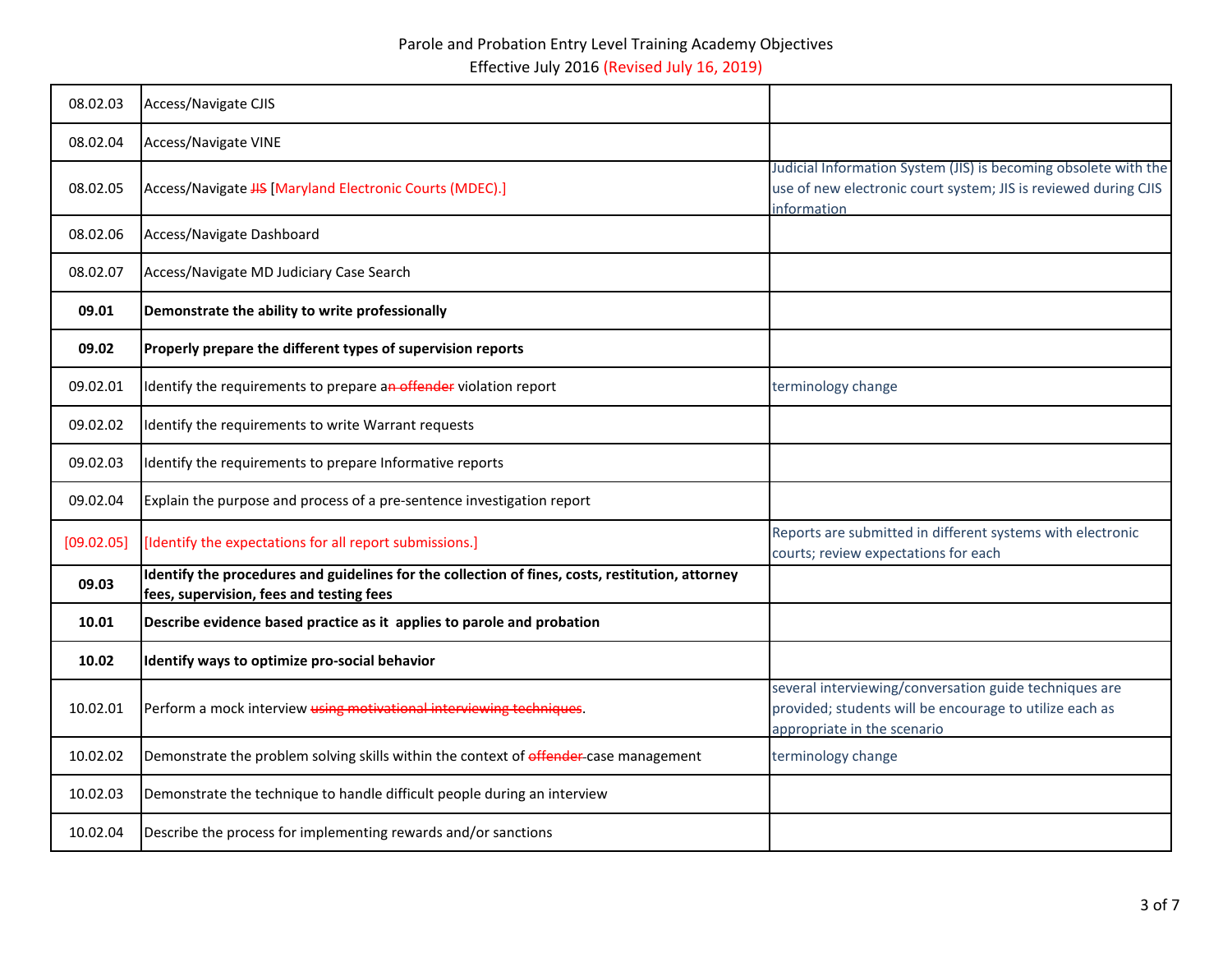| 10.02.05   | <b>Explain Risk Needs and Responsivity</b>                                      |                                                                                                          |
|------------|---------------------------------------------------------------------------------|----------------------------------------------------------------------------------------------------------|
| 11.01      | <b>Discuss Earned Compliance Credit</b>                                         |                                                                                                          |
| 11.01.01   | Discuss the State Law mandates as they apply to ECC                             |                                                                                                          |
| 11.01.02   | Identify the agents responsibility in regards to ECC within DPP                 |                                                                                                          |
| [11.01.03] | [Identify the responsibilities regarding ECC Abatements.]                       | new item with JRA implementation                                                                         |
| 12.01      | List the steps required for an agent to transfer a case between states          |                                                                                                          |
| 12.01.01   | Observe the proper use of the ICOTS database                                    |                                                                                                          |
| 12.02      | Demonstrate the procedures to close an offenders [supervised individual's] case | terminology change                                                                                       |
| 12.02.01   | Complete case closing field note                                                |                                                                                                          |
| [12.02.02] | [Identify the steps to conduct a case closing in OCMS.]                         | Case closures are an important aspect of the job; required<br>steps must be completed in computer system |
| [12.02.03] | [Explain the different types of case closures and the requirements for each.]   | Agents must understand the types of closures to properly<br>close a case                                 |
| 12.03      | Identify the procedures for abating cases                                       |                                                                                                          |
| 12.04      | Identify the procedures for early terminations of probation cases               |                                                                                                          |
| 12.05      | Identify the procedures for transferring cases to another agent.                |                                                                                                          |
| 13.01      | Demonstrate skills to professionally testify in court                           |                                                                                                          |
| 13.01.02   | Demonstrate testifying skills displayed in hearings                             |                                                                                                          |
| 13.01.02   | Identify the procedure for preparing for a parole revocation hearing            |                                                                                                          |
| 13.01.03   | Identify the steps involved in preparing for a violation of probation hearing   |                                                                                                          |
| 14.01      | Identify state policy for drivers of state vehicles                             |                                                                                                          |
| 14.02      | Identify at least five defensive driving techniques                             |                                                                                                          |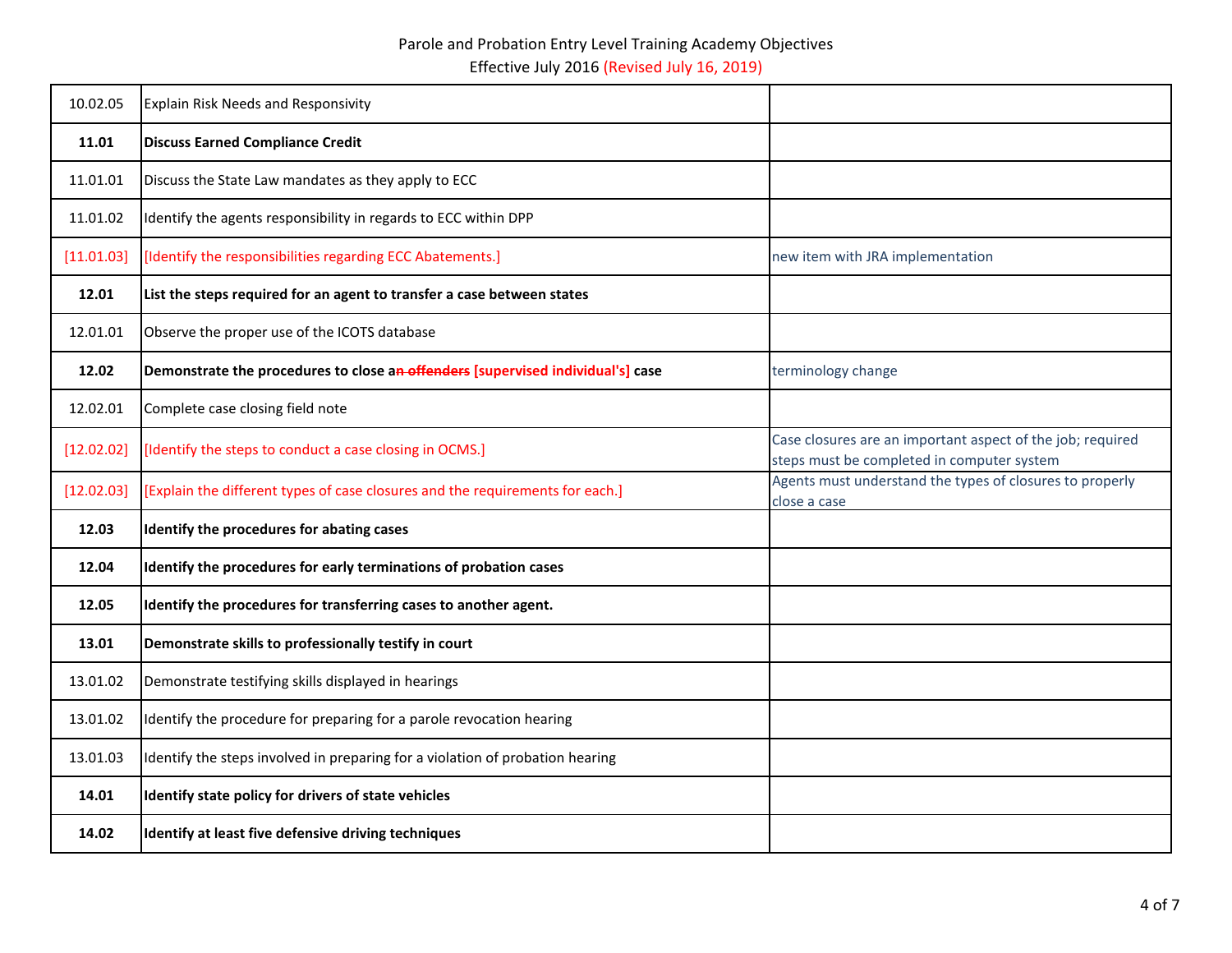| 15.01    | Define the of Use of Force Continuum as it applies to Parole & Probation staff                                                                                                |                                                                                                                                          |
|----------|-------------------------------------------------------------------------------------------------------------------------------------------------------------------------------|------------------------------------------------------------------------------------------------------------------------------------------|
| 15.01.01 | Identify the Division policy on the use of Oleoresin Capsicum (OC) spray                                                                                                      |                                                                                                                                          |
| 15.01.02 | To demonstrate the proper stance, grip and spray methods when deploying OC Spray                                                                                              |                                                                                                                                          |
| 15.01.03 | Demonstrate the techniques for decontaminating person and areas affected by OC Spray                                                                                          |                                                                                                                                          |
| 15.01.04 | Demonstrate use of five personal weapons and knowledge of the five vulnerable areas of the body                                                                               |                                                                                                                                          |
| 15.01.05 | Demonstrate defensive techniques                                                                                                                                              |                                                                                                                                          |
| 16.01    | <b>Identify office security procedures</b>                                                                                                                                    |                                                                                                                                          |
| 17.01    | Demonstrate and evaluate proper safety precautions when conducting a home visit contact                                                                                       |                                                                                                                                          |
| 17.01.01 | Identify the safety techniques for making field contacts with offenders- [supervised individuals.]                                                                            | terminology change                                                                                                                       |
| 18.01    | Identify the different aspects of blood and air borne pathogens                                                                                                               |                                                                                                                                          |
| 18.01.01 | Define blood borne pathogen                                                                                                                                                   |                                                                                                                                          |
| 18.01.02 | Define air borne pathogen                                                                                                                                                     |                                                                                                                                          |
| 18.01.03 | Identify causes and symptoms of blood borne and air borne pathogens                                                                                                           |                                                                                                                                          |
| 18.01.04 | Identify steps to take if exposed to an infectious disease                                                                                                                    |                                                                                                                                          |
| 19.01    | Identify the containment model [Specialized Supervision Considerations within DPP.]                                                                                           | Containment models are not used within DPP any longer, but<br>there are specialized supervision policies                                 |
| 19.01.01 | Explain the purpose and function of the Violence Prevention Initiative (Identify the factors which<br>may result in a case being assigned specialized supervision within DPP} | Violence Prevention has changed with implementation of JRA,<br>but there are still special considerations for specific types of<br>cases |
| 19.01.02 | Define Sex Offender/COMET                                                                                                                                                     |                                                                                                                                          |
| 19.01.03 | Demonstrate uses of MD Sex Offender Registry                                                                                                                                  |                                                                                                                                          |
| 20.01    | Identify the dynamics of domestic violence                                                                                                                                    |                                                                                                                                          |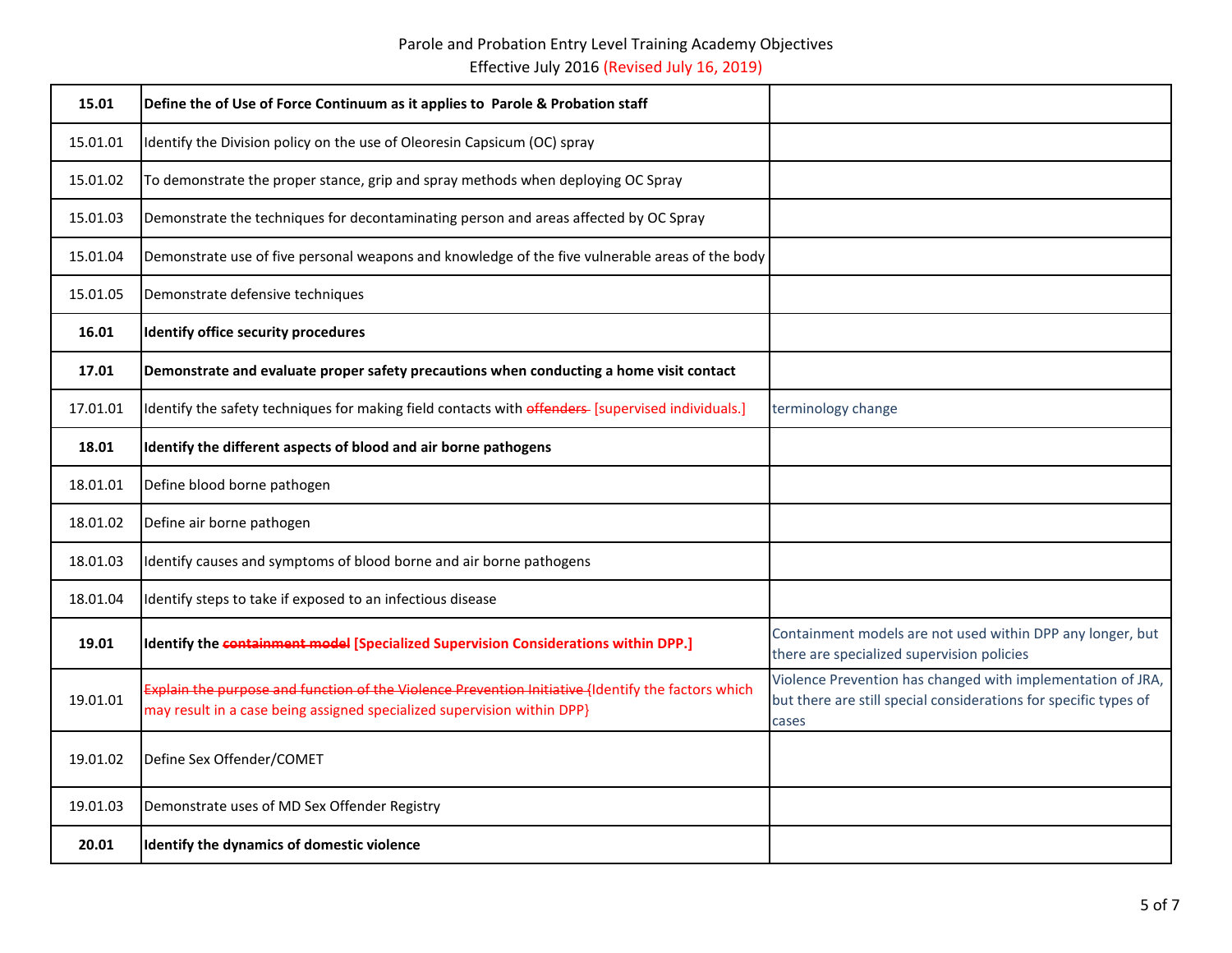|                     | Present and discuss Explain the Division's General Order #10-002/Domestic Violence; and                                                      | objective is not single term or activity; too complicated;                                                                                       |
|---------------------|----------------------------------------------------------------------------------------------------------------------------------------------|--------------------------------------------------------------------------------------------------------------------------------------------------|
| 20.01.01            | demonstrate the application of the terms and procedures to the supervision of the domestic-<br>violence offender                             | demonstration of application of terms can be completed by<br>discussing the order                                                                |
|                     |                                                                                                                                              |                                                                                                                                                  |
| 20.01.02            | Demonstrate the use of the lethality assessment protocol                                                                                     |                                                                                                                                                  |
| 20.01.03            | Complete a field note for an offender [supervised individual] who appears to be a victim of                                                  | terminology change                                                                                                                               |
|                     | domestic violence                                                                                                                            |                                                                                                                                                  |
| 21.01               | Name different mental health disorders found in the criminal population                                                                      |                                                                                                                                                  |
| 21.01.01            | Identify behaviors associated with mental health disorders                                                                                   |                                                                                                                                                  |
| 21.01.02            | Describe treatment/referral options available for the [individuals experiencing] mental health<br>offender-[concerns.]                       | terminology change                                                                                                                               |
| 22.01               | Identify behaviors that may indicate substance abuse                                                                                         |                                                                                                                                                  |
| 22.01.01            | Demonstrate a knowledge of basic facts about controlled dangerous substances                                                                 |                                                                                                                                                  |
| 22.01.02            | Describe the treatment/referral options available for the substance abusing offender-[individual]                                            | terminology change                                                                                                                               |
| 22.01.03            | Utilize division policies <i>urinary</i> analysis reports [regarding drug and alcohol testing.]                                              | DPP has changed testing methods and not all offices utilize<br>urine testing; this would cover all drug and alcohol testing<br>options available |
| <del>22.01.04</del> | Understand the purpose of the Intoximeter-                                                                                                   | this information would be covered in the previous objective                                                                                      |
| 22.01.05            | Demonstrate proper use of Intoximeter                                                                                                        | DPP does not have this machine                                                                                                                   |
| 22.01.06            | Recall division policy pertaining to ignition interlock                                                                                      | update objective number with deletion of others                                                                                                  |
| 23.01               | Identify the issues created by security threat group activity within the offender population                                                 | terminology change                                                                                                                               |
| 23.01.01            | Identify the legal definition of a security threat group                                                                                     |                                                                                                                                                  |
| 23.01.02            | Identify the factors (psychological, cultural, etc.) that encourage security threat group<br>membership                                      |                                                                                                                                                  |
| 23.01.03            | Identify the security threat groups active in the Maryland region by describing their identifiers<br>(colors, signs, signals, tattoos, etc.) |                                                                                                                                                  |
| 23.01.04            | Identify strategies for combatting security threat group activity within the offender population                                             | terminology change                                                                                                                               |
| 23.02               | Describe the criterion used for validating if offenders [supervised individuals] are security threat<br>group members                        | terminology change                                                                                                                               |